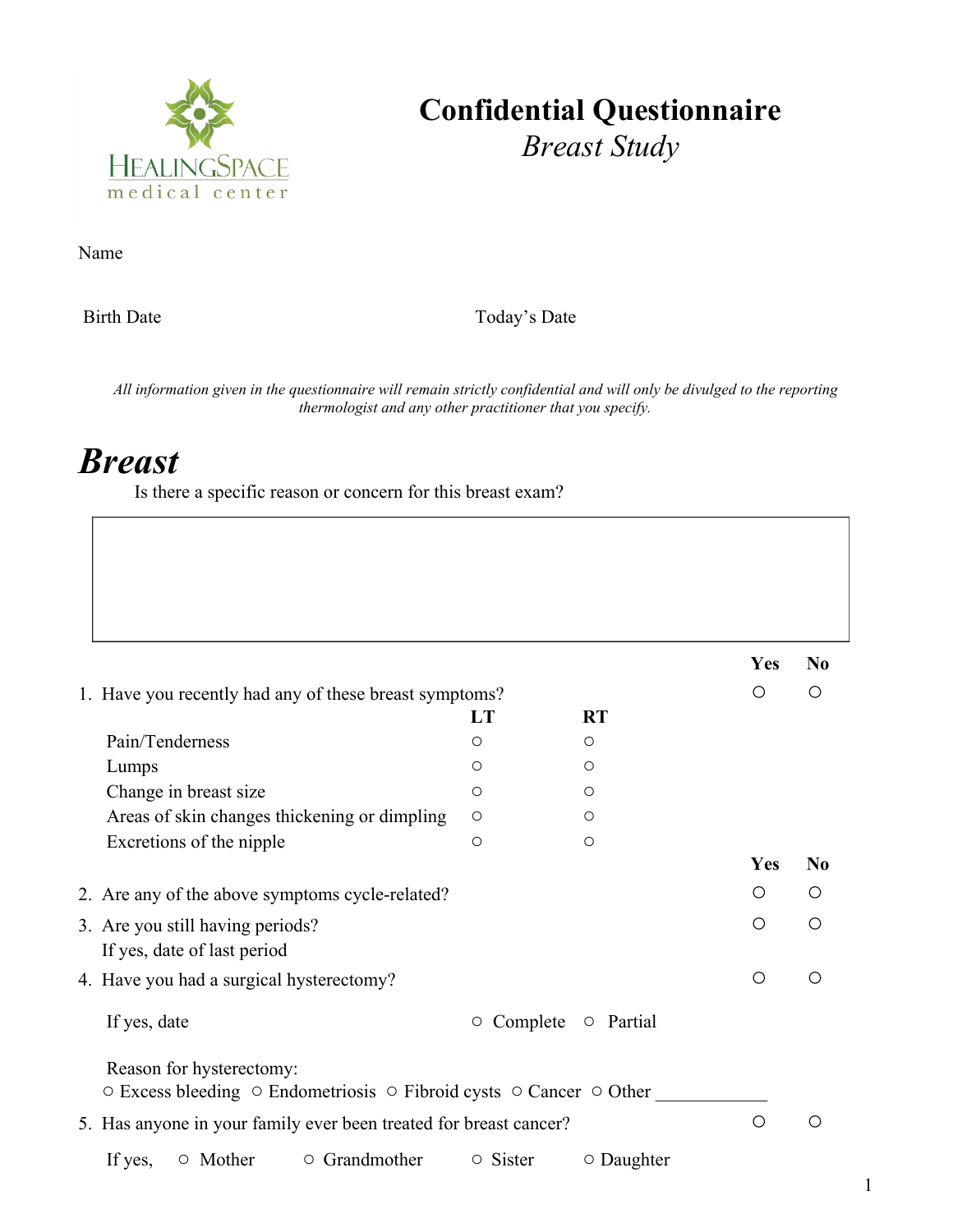| Age diagnosed ___________ Result of Treatment                                                                                                           |                                         |                         |                                |            |                |
|---------------------------------------------------------------------------------------------------------------------------------------------------------|-----------------------------------------|-------------------------|--------------------------------|------------|----------------|
| 6. Have you ever been diagnosed with breast cancer?                                                                                                     |                                         |                         |                                | $\circ$    | $\circ$        |
| If yes, date:                                                                                                                                           |                                         |                         |                                |            |                |
| Cancer type<br>$\circ$ Local<br>$\circ$                                                                                                                 | Metastatic                              |                         | $\circ$ Lymph node involvement |            |                |
| Left breast<br>$\circ$ Outer<br>Inner<br>$\circ$                                                                                                        |                                         | $\circ$ Nipple          |                                |            |                |
| Right breast<br>$\circ$ Inner<br>Outer<br>$\circ$<br>Treatment<br>○ Chemo<br>$\circ$ Surgery                                                            |                                         | o Nipple<br>O Radiation |                                | ○ None     |                |
| 7. Have you ever been diagnosed with any other breast disease?                                                                                          |                                         |                         |                                | $\bigcirc$ | $\bigcirc$     |
| ○ Cysts/fibrocystic ○ Fibro Adenoma ○ Mastitis/inflammatory breast disease<br>If yes,                                                                   |                                         |                         |                                |            |                |
|                                                                                                                                                         |                                         |                         |                                |            |                |
|                                                                                                                                                         |                                         |                         |                                | Yes        | N <sub>0</sub> |
| 8. Have you had any cosmetic breast surgery or implants?                                                                                                |                                         |                         |                                | $\bigcirc$ | $\circ$        |
| If yes, date                                                                                                                                            | ○ Silicone                              | $\circ$ Saline          |                                |            |                |
| Experience<br>$\circ$ Problems                                                                                                                          | $\circ$ No problems                     |                         |                                |            |                |
| 9. Have you ever had any biopsies or any other surgeries to your breasts?<br>If yes, date                                                               |                                         |                         |                                | $\bigcirc$ | O              |
| Left breast<br>Inner<br>$\circ$                                                                                                                         | $\circ$ Outer                           | O                       | Nipple                         |            |                |
| Right breast<br>Inner<br>$\circ$<br>Results<br>Negative<br>$\bigcirc$                                                                                   | Outer<br>$\circ$<br>Positive<br>$\circ$ | O<br>O                  | Nipple<br>Calcifications       |            |                |
| 10. Have you ever taken contraceptive pills for more than one year?<br>$\circ$ Currently $\circ$ Less than 5 years $\circ$ More than 5 years<br>If yes, |                                         |                         |                                | $\bigcirc$ | O              |
| 11. Have you had pharmaceutical hormone replacement therapy (HRT)?                                                                                      |                                         |                         |                                | $\bigcirc$ | O              |
| $\circ$ Currently $\circ$ Less than 5 years $\circ$ More than 5 years<br>If yes,                                                                        |                                         |                         |                                |            |                |
| 12. Do you have an annual physical examination by a doctor?                                                                                             |                                         |                         |                                | O          | O              |
| 13. Do you perform a monthly breast self-exam?                                                                                                          |                                         |                         |                                | O          | $\circ$        |
| 14. Have you ever smoked?                                                                                                                               |                                         |                         |                                | O          | O              |
| 15. Have you ever been diagnosed with diabetes?                                                                                                         |                                         |                         |                                | O          | $\bigcirc$     |
| 16. Total Mammograms                                                                                                                                    |                                         |                         |                                |            |                |
| 17. Date of your last mammogram                                                                                                                         |                                         | Were you re-called?     |                                | $\bigcirc$ | O              |
| 18. Your age at your first mammogram?                                                                                                                   |                                         |                         |                                |            |                |

19. Number of full-term pregnancies?